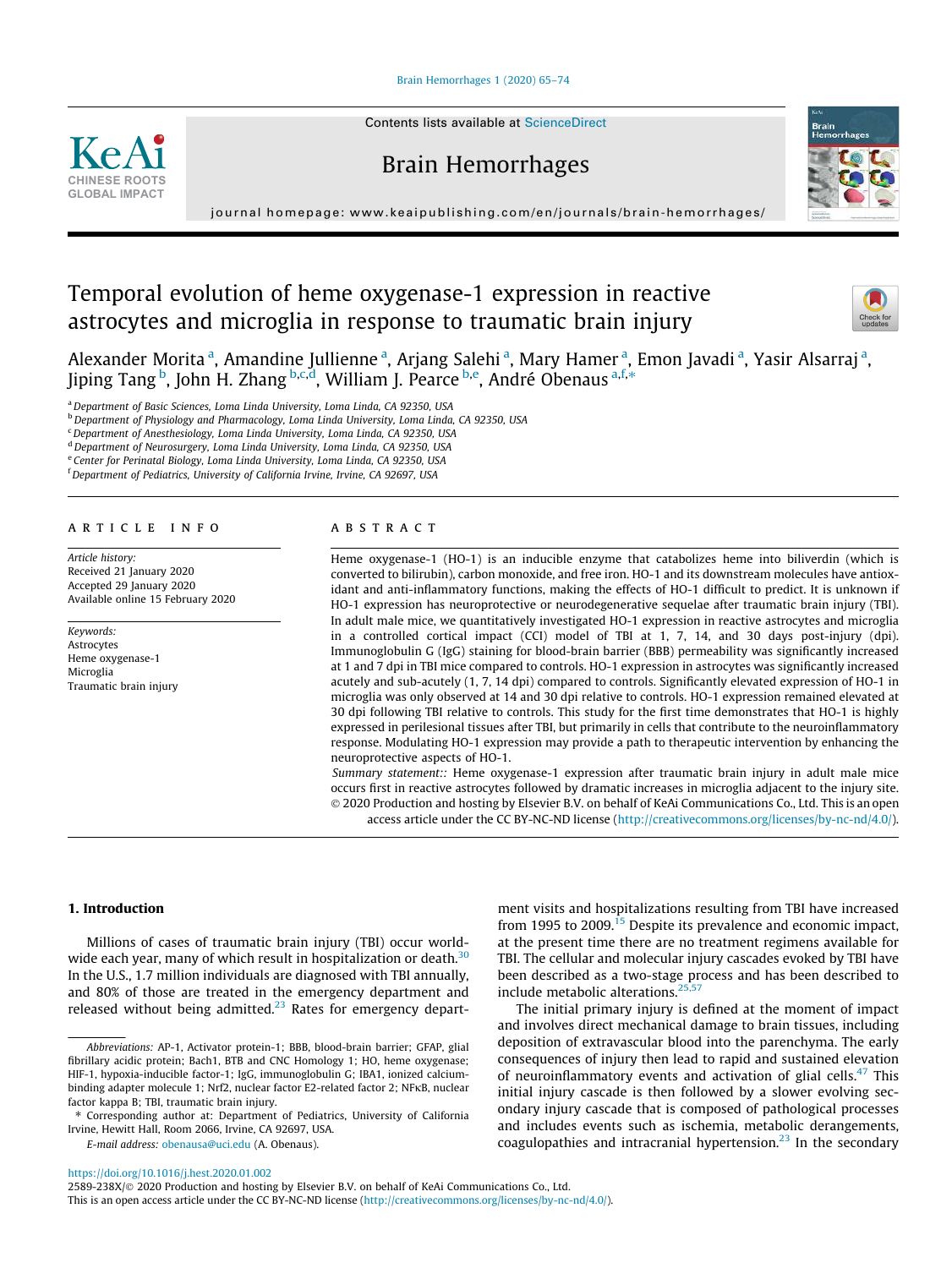injury phase, there is increased release of excitatory neurotransmitters as well as an activation of voltage-dependent  $Ca^{2+}$  and Na $^{\scriptscriptstyle +}$  channels. The Ca $^{2+}$  influx activates enzymes such as lipid peroxidases and phospholipases which increase the intracellular concentration of free fatty acids and free radicals. Other enzymes such as caspases and endonucleases alter the structure of membranes and DNA. These events in multiple cell types (neurons, glia, vascular etc.) lead to membrane degradation of cellular and vascular structures, via necrotic or apoptotic pathways.<sup>57</sup>

Numerous molecular targets have been investigated in efforts to minimize the secondary injury to cells within the brain. One such target that is uniquely positioned to TBI-induced injury are heme oxygenases  $(HO)<sup>1</sup>$  HO are enzymes that are ubiquitously expressed in the brain and catalyze the conversion of heme into biliverdin, carbon monoxide (CO), and free ferrous iron. They are also known to have a range of ancillary functions including antiinflammation, anti-oxidation and anti-proliferation. $44$  In the brain there are three known HO isozymes: HO-1 is an inducible isozyme, HO-2 is constitutively expressed in the brain. HO-3 is a protein related to HO-2 but product of a different gene, is expressed in the brain but has poor heme catalyst activity. $39$  HO is primarily an endoplasmic reticulum-resident protein but has also been located in the nucleus of cultured fibroblast cells exposed to heme or hypoxia, $35$  in the nucleus of astroglial cells exposed to gluta $mate<sup>34</sup>$ , and in the nucleus of endothelial cells and smooth muscle cells.<sup>33</sup>

The products of HO activation are known to have diverse consequences: biliverdin is converted through biliverdin reductase to bilirubin,<sup>54</sup> which has antioxidant properties by scavenging peroxyl radicals formed from oxidation of lipids.<sup>53</sup> While high levels of CO result in CO poisoning and lead to free radical formation and neuronal death, $37$  at low concentrations CO was shown to inhibit pro-inflammatory cytokines. $43$  Iron accumulation in the brain has been associated with neurotoxicity primarily by reacting with reactive oxygen species.<sup>22</sup> However, free ferrous iron also induces the expression of ferritin, an iron transporting protein, which limits the effects of iron-catalyzed oxidant damage to cells. $<sup>6</sup>$  Here, we</sup> chose to focus only on HO-1 because it is the inducible isozyme of heme oxygenases and is part of the neuroinflammatory response to TBI. Moreover, levels of HO-2 have been shown to be unchanged between injured and uninjured wild-type mice after a CCI. $^{12}$ 

HO-1 is induced by a number of stimuli including heme,<sup>3</sup> kainic acid, $^{38}$  amyloid beta, $^{26}$  dopamine, $^7$  and heat. $^{19}$  Transcriptional activators of HO-1 include nuclear factor E2-related factor 2  $(Nrf2)<sup>4</sup>$ hypoxia-inducible factor-1 (HIF-1),<sup>32</sup> activator protein-1 (AP-1),<sup>2</sup> and nuclear factor kappa B (NF $\kappa$ B).<sup>40</sup> One transcriptional repressor of HO-1 is BTB and CNC Homology 1 (Bach1), $^{28}$  which forms a heterodimer with a Maf protein. Thus, HO-1 is activated in response to a wide range of physiological and cellular stressors.

Few studies have assessed the temporal expression of HO-1 after TBI. Fluid percussion-induced brain injury in the rat induced HO-1 expression at one day after mild injury in macrophages in areas of hemorrhage including the subarachnoid space, and cortical glia.<sup>20</sup> With increasing TBI severity, HO-1 was detected in additional areas of hemorrhage such as the external capsule, hippocampus, and cerebellum.<sup>20</sup> In a cortical stab wound injury model, there were HO-1<sup>+</sup> hypertrophic astrocytes as early as 12 h after injury and peaked at 3 dpi. $17$  Park and colleagues found expression of HO-1 in astrocytes 4 days after cortical stab wound injury.<sup>46</sup> HO-1<sup>+</sup> macrophages were reported between 1 and 3 dpi and persisted to at least 14 dpi.<sup>17</sup> In a rat weight-drop TBI model,  $increased$  numbers of  $HO-1^+$  microglia/macrophages were observed in the lesion and perilesional areas from 18 h postinjury to a maximum level at 96 h post-injury.<sup>36</sup> Thus, in TBI there is a robust expression of inducible HO-1 in response to injury but neither these responses nor the presence of HO-1 have been quantified temporally in glial cells.

HO-1 has also been observed in human tissues after TBI.<sup>9</sup> On autopsy, ramified and round cells at the lesion border were found as early as 24 h and up to 6 months post TBI. Most of the  $HO-1^+$ cells co-expressed CD68, a macrophage marker. Astrocytes weakly expressing HO-1 were observed up to 16 dpi while neurons appeared to express HO-1 at earlier time points (6 h to 7 dpi) adjacent to the lesion site. $42$  HO-1 has also been detected in the cerebrospinal fluid from infants and children after severe TBI, where increased HO-1 concentrations were associated with increased injury severity and unfavorable neurological outcomes. $16$ 

Our study on HO-1 is the first report using controlled cortical impact (CCI) model of TBI. The advantage of the CCI model is that mechanical factors such as impact duration, velocity and depth can be controlled, as well as lack of risk of a rebound injury.<sup>58</sup> As described above, previous studies have noted increased HO-1 after  $TBI<sup>9,18,20</sup>$  in a range of cell types, but there is a lack of understanding of the temporal distribution of HO-1 in these cell types. Our hypothesis is that HO-1 is differentially expressed in reactive astrocytes and microglia after TBI. Given HO-1's antiinflammatory and antioxidant properties, we sought to fill this knowledge gap by temporally quantifying HO-1 expression in astrocytes, microglia and neurons in mice at 1, 7, 14, and 30 days after a moderate CCI model of TBI. Our results can provide the basis for putative therapeutic intervention to mitigate the adverse outcomes observed in TBI.

## 2. Materials and methods

#### *2.1. Animals*

All animal experiments and care complied with federal regulations and were approved by the Institutional Animal Care and Use Committee. Adult male C57Bl/6J mice (N = 26, 8-week-old, 25 g, Jackson laboratory, Bar Harbor, ME) were group-housed in cages on a 12-hour light-dark cycle at constant temperature and humidity. All animals were randomly assigned to five experimental groups: controls (N = 4), TBI 1 dpi (N = 6), 7 dpi (N = 4), 14 dpi  $(N = 6)$ , and 30 dpi  $(N = 6)$ . A separate cohort was generated for tissue sections stained with IgG where male  $C57B1/6$  mice (N = 13, 6– 7-month-old, 20–30 g, Jackson Laboratories) were randomly assigned to 2 groups: Sham or TBI. There were  $N = 4$  sham males, euthanized 1-day post-surgery. The TBI groups were euthanized 1 dpi ( $N = 4$ ) or 7 dpi ( $N = 5$ ).

#### *2.2. Controlled cortical impact TBI model*

A CCI model of moderate brain injury was performed as previously described.<sup>49</sup> Briefly, mice were anesthetized (isoflurane 3% induction, 1.5% maintenance; Webster Veterinary Supply, Inc., Sterling, MA) and placed in a mouse stereotaxic frame (David Kopf Instruments, Tujunga, CA), with a heating pad that maintained body temperature at 37  $\degree$ C. Lidocaine (lidocaine hydrochloride 2%) was injected subcutaneously at the scalp incision site. A midline incision was performed to expose the skull surface of anesthetized mice and a 5 mm craniotomy was performed, centered 2.5 mm posterior and 2.5 mm lateral from Bregma on the right side.

A moderate CCI (3 mm diameter tip, 1.5 mm depth, 2.0 m/s speed, 200 ms dwell) was delivered to the cortical surface using an electromagnetically driven piston (Leica Microsystems Company, Richmond, IL). The skin was sutured and buprenorphine (0.01 mg/kg, intramuscular) was administered after surgery to minimize pain. Control animals were anesthetized for the identical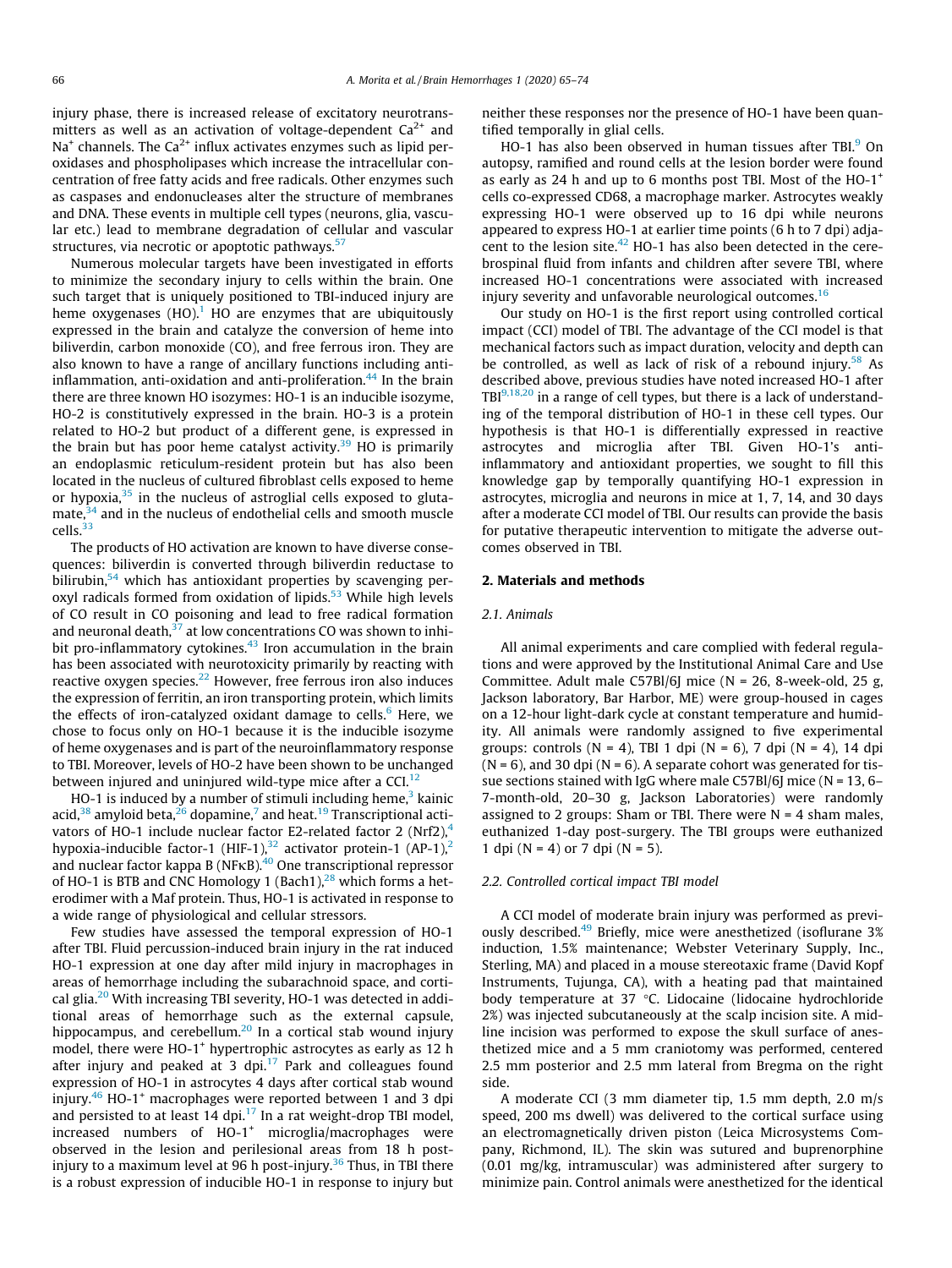period of time as injury animals and administered buprenorphine. Injured animals were randomly selected and euthanized at the selected time points (1, 7, 14, 30 days). Control animals (only administered isoflurane and buprenorphine) were euthanized at 3 days after exposure. Sham animals went under the same procedure as injured animals but without cortical impact and were euthanized 1 day post-surgery.

#### *2.3. Immunohistochemistry*

Animals were sacrificed by transcardial perfusion with phosphate buffered saline (PBS) and 4% paraformaldehyde (PFA). Prior to cryosectioning brains were placed in 30% sucrose and embedded in optimal cutting temperature compound (O.C.T. Compound, #4583, Tissue Tek; Sakura Fine Tek, Torrance, CA). 25 µm-thick coronal sections were cut using a Leica CM1850 cryostat (Leica Microsystems GmbH, Wetzlar, Germany), mounted directly on microscope slides (Fisherbrand™ Superfrost Plus Microscope Slides, #12-550-15, Fisher Scientific, Pittsburgh, PA) and kept at -20 $\degree$ C.

Mounted sections were labeled with anti-rabbit HO-1 (1:200, Enzo Life Sciences Cat# ADI-SPA-895, Farmingdale, NY, RRID: AB\_10618757), incubated in PBS + 0.5% bovine serum albumin (BSA) at room temperature overnight.

Sections were simultaneously labeled with either anti-mouse glial fibrillary acidic protein (GFAP; 1:500, EMD Millipore Cat#- MAB3402, Burlington, MA, RRID: AB\_94844), anti-goat allograft inflammatory factor 1 (AIF-1)/ionized calcium-binding adapter molecule 1 (Iba1; 1:200, Novus Biologicals Cat#NB100-1028, Littleton, CO, RRID: AB\_521594), or anti-mouse neuronal-specific nuclear protein (NeuN; 1:800, EMD Millipore Cat#MAB377, Burlington, MA, RRID: AB\_2298772) at room temperature overnight. Sections were then incubated with the right combination of secondary antibodies: goat anti-rabbit Alexa Fluor 594 (1:1000, Thermo Fisher Cat #A-11012, Waltham, MA, RRID: AB\_2534079) or donkey anti-rabbit Alexa Fluor 594 (1:1000, Thermofisher Cat#A-21207, RRID: AB\_141637), and goat antimouse Alexa Fluor 488 (1:1000, Thermo Fisher Cat#A-11029, RRID: AB\_2534088) or donkey anti-goat Alexa Fluor 488 (1:1000, Thermo Fisher Cat#A-11055, RRID: AB\_2534102) for 1.5 hours. For IgG staining, sections were incubated with anti-mouse IgG-fluorescein isothiocyanate (FITC) antibody (1:200, Sigma-Aldrich #F0257, Burlington, MA, RRID: AB\_259378) at room temperature overnight. Sections were coverslipped by using Vectashield HardSet Antifade Mounting Medium with DAPI (Vector Laboratories #H-1500, Burlingame, CA, RRID: AB\_2336788).

#### *2.4. Microscopy*

A BZ-X700 Keyence microscope (Keyence Corp, Elmwood Park, NJ) was used to acquire the images using Z-stacks of the coronal sections using 1  $\mu$ m steps encompassing 25 slices and resulting in a 25 µm slab. Following acquisition, BZ-II Analyzer software (Keyence Corp, Elmwood Park, NJ, RRID: SCR\_016348) was used to merge Z-stacks into full focus images.

Image processing included adjustment of brightness and contrast for each of the acquired images.  $2\times$  images of the whole brain slice were obtained by using the XY-stitching function. Image correction using black balance was performed only for tissue stained with the anti-IgG antibody.

#### *2.5. Histological measurements*

In order to determine tissue loss as a result of TBI,  $2\times$  images of the entire brain slice were acquired to measure the brain area on both right and left hemispheres. Using ImageJ software (National Institutes of Health, Rockville, MD, RRID: SCR\_003070), regions of

interest (ROI) for both right and left hemispheres were drawn by a blinded experimenter (Fig. 1A). Areas were measured to compare the difference between the ipsilateral and contralateral hemispheres to obtain a ratio (ipsilateral area: contralateral area) where a decreased ratio would denote TBI severity.

To evaluate BBB disruption, IgG images  $(2\times)$  were analyzed by a blinded experimenter using ImageJ software, where integrated density measurements were performed on the top right quarter of the brain that contained the lesion site (Fig. 3A).

### *2.6. Quantification of cell counts*

Two 20 $\times$  images of the cortex (Fig. 1B) adjacent to the lesion  $(-1.70$  to  $-1.90$  mm relative to Bregma) were analyzed independently by 2 blinded experimenters using Image-Pro Premier software (v9.1, Media Cybernetics, Rockville, MD, RRID: SCR\_016497). The brightness of the color channels (red for HO-1, green for GFAP or Iba-1) were minimized to remove background and values of the brightness were recorded.

A colocalization mask of the red and green colocalized pixels was used to create a composite image with the blue channel for DAPI staining. Thresholds for the red and green color channels were normalized to the recorded brightness measurements. To determine the number of astrocytes (GFAP<sup>+</sup>) or microglial cells (Iba1<sup>+</sup>) stained with HO-1, DAPI<sup>+</sup> cells containing colocalized pixels were counted by manual tagging. DAPI<sup>+</sup> cells with less than 75% overlap with the colocalized pixels were not counted. Cell counts from the two images were then averaged to a single value. The personnel conducting the cell counts were blinded to the treatment conditions.

# *2.7. Statistics*

One-way analysis of variance (ANOVA), Tukey's multiple comparisons tests were performed using GraphPad (GraphPad Prism 7.0, San Diego, CA, RRID: SCR\_002798). The data for the parametric tests exhibited a normal distribution and passed the Shapiro-Wilk normality tests. Values are presented as mean ± SEM with statistical significance reported at  $_{\text{p}}$  < 0.05,  $_{\text{p}}$  < 0.01,  $_{\text{p}}$  +  $_{\text{p}}$  < 0.001 and \*\*\*\*=p < 0.0001. Outliers were removed if they were above or below 1.5 times the interquartile range (IQR).

## 3. Results

Although all animals survived the TBI procedure, there were significant differences in body weight in animals over the 30d time course between TBI and control mice. There was no significant difference between pre-surgery and post-surgery weights for 1 dpi (Paired t-test,  $p = 0.46$ ) and 7 dpi (Paired t-test,  $p = 0.20$ ) mice. There was a significant increase in weights between pre-surgery and post-surgery for 14 dpi (Paired t-test,  $p = 0.05$ ) and 30 dpi (Paired t-test, p < 0.01) mice. There was no significant difference in control animals that were only administered with isoflurane and sacrificed (Paired t-test,  $p = 0.34$ ).

# *3.1. Tissue loss and BBB disruption and total HO-1<sup>+</sup> cell counts*

To characterize the relationship between TBI and HO-1, we assessed tissue loss and BBB disruption as well as the total numbers of HO-1<sup>+</sup> cells after TBI. We measured ipsilateral and contralateral tissue area and IgG staining of brain tissue. In the ipsilateral hemisphere, there was progressive tissue loss that became significant 30 dpi (87.24  $\pm$  0.02% remaining) compared to control mice (97.94  $\pm$  0.01% remaining; \*p = 0.013; Fig. 1C). At 1 dpi, cells expressing HO-1 appeared to be primarily astrocytes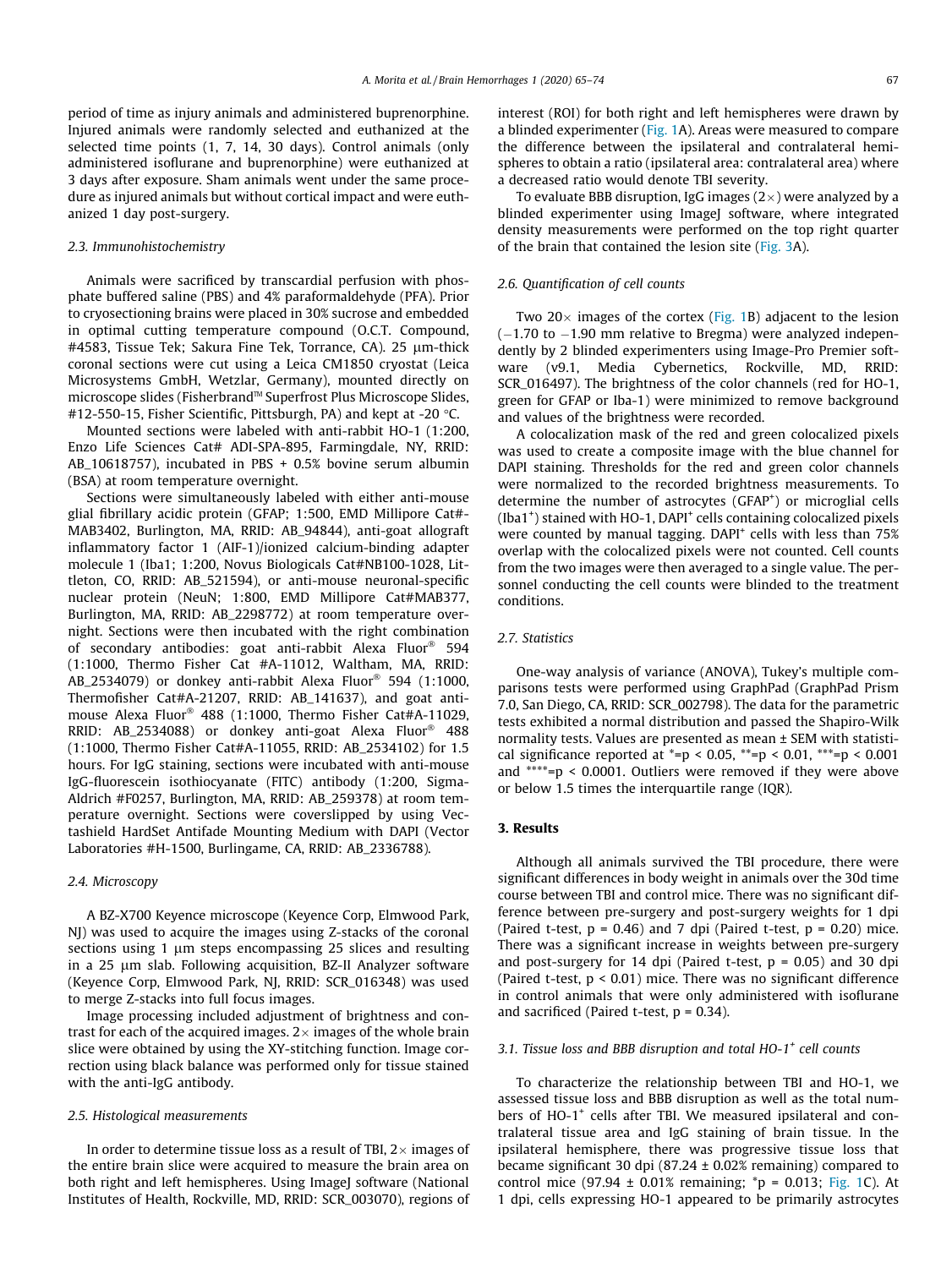

Fig. 1. Tissue loss after TBI. (A) Lesion area following moderate TBI was derived from GFAP stained tissue sections comparing ipsilateral (dotted white line) and contralateral hemispheres as a ratio for injured tissue (see C). (B) Two perilesional cortical regions (yellow boxes) adjacent to the lesion but excluding regions of frank tissue loss were analyzed for quantification of HO-1<sup>+</sup> microglia and astrocytes. Asterisk indicates site of injury. (C) Lesion area was quantified at each time point after injury. Despite tissue heterogeneity there was a sustained loss of tissue on the ipsilateral brain at 30 dpi. (\*p < 0.01, Scale bars = 1 mm for A, B.

and microglia, but no overt colocalization in neurons was observed in the perilesional cortex (Fig.  $2A-C$ ). The number of HO-1<sup>+</sup> cells (colocalized with DAPI) was significantly increased between 7 dpi (311.60 ± 51.02 cells; \*p = 0.03) and 14 dpi (298.20 ± 30.63 cells;  ${}^*p = 0.03$ ) vs controls (91.50  $\pm$  41.04 cells). There was no significant difference between 1 dpi (275.00  $\pm$  45.54 cells; p = 0.06), 30 dpi (239.20 ± 43.93 cells; p = 0.21) and control (91.50 ± 41.04 cells; Fig. 2D).

Evaluation of BBB integrity using IgG staining showed an increased permeability at 1 dpi that was resolved by 7 dpi (Fig. 3B–E). BBB quantification in the injured hemisphere revealed significantly increased staining density in 1 dpi (803.83 ± 147.47; \*\*\*p = 0.001) and 7 dpi mice (679.60 ± 337.27; \*\*\*p = 0.0043) compared to sham controls (136.49  $\pm$  55.38; Fig. 3F). BBB disruption was significantly reduced at 14 dpi  $(211.87 \pm 82.23; **p = 0.004)$ , and 30 dpi (49.84  $\pm$  9.45; \*\*\*\*p = 0.0004) compared to 1 dpi. There was also a significant decrease between 7 and 30 dpi (\*\*p = 0.002; Fig. 3F). The BBB in our model of TBI is disrupted at 1 and 7 dpi but this perturbation recovers to control levels by 14 and 30 dpi.

## *3.2. HO-1 colocalization in astrocytes*

Immunostaining for HO-1 and GFAP at 1–30 dpi revealed significant increases in HO-1 and GFAP colocalization (Fig. 4A–E). The expression of HO-1<sup>+</sup> astrocytes appeared in a sub-population of astrocytes as not all GFAP<sup>+</sup> cells expressed HO-1. Compared to control mice (1.75  $\pm$  0.47 cells), significant increases in the number of perilesional astrocytes co-localizing HO-1 at 1 dpi (35.33 ± 6.25 cells; \*\*p = 0.006), 7 dpi (47.50  $\pm$  3.52 cells; \*\*\*\*p < 0.0001), and 14 dpi (33.60 ± 4.88 cells; \*\*p = 0.002) were observed. The number of HO-1/GFAP colocalized cells significantly decreased from 7 dpi  $(47.50 \pm 3.52 \text{ cells})$  to 30 dpi  $(22.50 \pm 2.53 \text{ cells})$ ; \*p = 0.02; Fig. 4F). It is apparent that not all astrocytes express HO-1, as evidenced by the lack of HO-1 staining in some GFAP<sup>+</sup> cells (Fig. 4C-D).

### *3.3. HO-1 colocalization in microglia*

Immunostaining for HO-1 and Iba1 over the same time course also displayed a robust increase in HO-1 and Iba1 colocalization



Fig. 2. Cell types expressing HO-1 and the temporal evolution of total HO-1<sup>+</sup> cells after TBI. (A) Perilesional cortex at 1 dpi illustrating HO-1 and GFAP immunostaining where a subset of GFAP<sup>+</sup> cells express HO-1. (B) Iba1<sup>+</sup> microglia and HO-1 in the perilesional cortex at 1 dpi were also colocalized. (C) In contrast, there was a lack of neuronal (NeuN) and HO-1 colocalization in the perilesional cortex. (D) The number of HO-1<sup>+</sup> cells increased over 7 dpi but remained elevated relative to controls at 30 dpi (Control vs 7 dpi  $*p < 0.03$ , control vs 14 dpi  $*p < 0.03$ ). Scale bars = 50  $\mu$ m for A–C.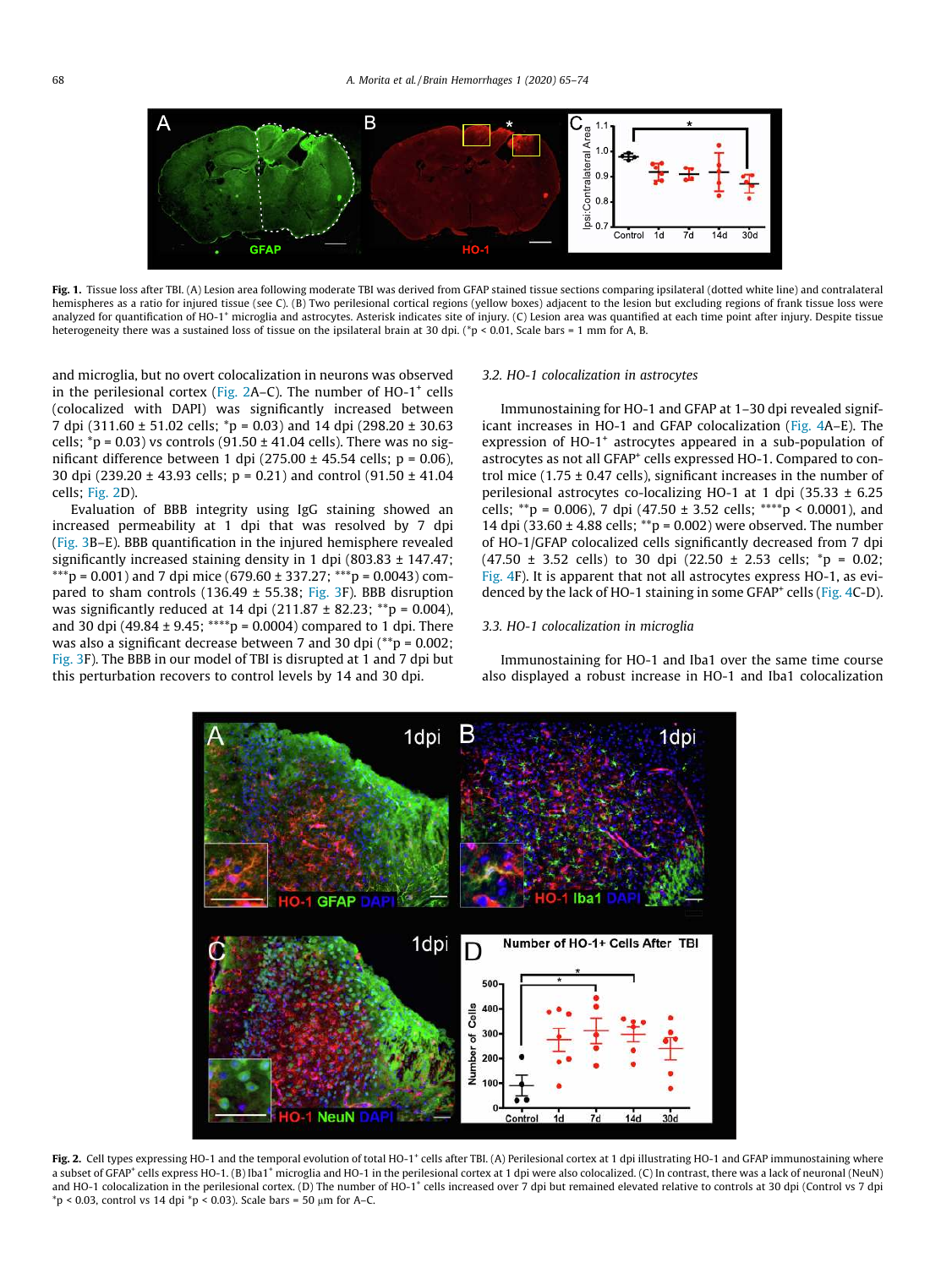

Fig. 3. Temporal evolution of blood-brain barrier integrity (BBB) after TBI. (A) Blood-brain barrier (BBB) integrity after TBI was assessed using IgG staining. Staining in controls (shams) did not exhibit any IgG leakage. Dotted line illustrates the region used for quantification of BBB leakage following TBI. (B) IgG staining was dramatically increased in the ipsilateral cortex and hippocampus of mice at 1 dpi (\* = site of TBI). (C) Moderate, but reduced IgG was still visible at 7 dpi. (D) At 14 dpi there was minimal IgG leakage evident in the majority of TBI mice. (E) BBB leakage at 30 dpi was not found in the cortex of the ipsilateral hemisphere. (F) Quantification (integrated densities, a. u.) of IgG staining at the injury site revealed significantly increased BBB disruption at 1-7 dpi with a return to control levels by 30 dpi (control vs. 1 dpi \*\*p < 0.001, control vs. 7 dpi \*\*p < 0.004, 1 dpi vs. 14 dpi \*\*p < 0.003, 1 dpi vs. 30 dpi \*\*\*p < 0.004, 7 dpi vs. 14 dpi \*p < 0.02, 7 dpi vs. 30 dpi \*\*p < 0.001). Scale bar for all images = 1 mm.



Fig. 4. HO-1 expression in astrocytes following TBI. HO-1 and GFAP colocalization in the ipsilateral perilesional cortex of control and injured mice (20x magnification) from control (A) and TBI mice at 1 dpi (B), 7 dpi, (C) 14 dpi, (D) and (E) 30 dpi. (F) Quantification of HO-1<sup>+</sup> GFAP astrocytes demonstrated increased colocalization that peaks at 7 dpi but remains elevated at 30 dpi relative to uninjured controls. Each data point represents the total number of colocalized cells for one animal. (\*p < 0.004, \*\*p < 0.001, \*\*\*p < 0.0002). Scale bars = 50  $\mu$ m.

(Fig.  $5A-E$ ). There was a significant increase in HO-1<sup>+</sup> and Iba1 cells between controls (25.5  $\pm$  9.53 cells) and 14 dpi (228.33  $\pm$  2 9.55 cells; \*\*\*p = 0.001) and 30 dpi (147.33 ± 36.25 cells;  ${}^*p$  = 0.0245). There was also a significant increase in HO-1<sup>+</sup> microglial cells between 1 dpi (57.14  $\pm$  5.78 cells) and 14 dpi  $(228.33 \pm 29.55 \text{ cells};$  \*\*\*p = 0.0002), and between 7 dpi (103.6 ± 19.93 cells) and 14 dpi (228.33 ± 29.55 cells; \*p = 0.0124; Fig. 5F). Similar to astrocytes, there was a sustained elevation of HO-1<sup>+</sup> microglia even at 30 dpi.

# *3.4. Comparisons of HO-1 colocalization in astrocytes and microglia*

In examining the temporal evolution of HO-1<sup>+</sup> cells between astrocytes and microglia it was clear that there were a higher number of microglial cells expressing HO-1, particularly at the later time points. In comparisons across all time points, we found significantly increased numbers of HO-1<sup>+</sup> microglia (228.33  $\pm$  29.55) at 14 dpi compared to HO-1<sup>+</sup> astrocytes at the same time point (33. 60  $\pm$  4.88 cells; \*\*\*\*p < 0.0001) (see Figs. 4 and 5). Similarly, at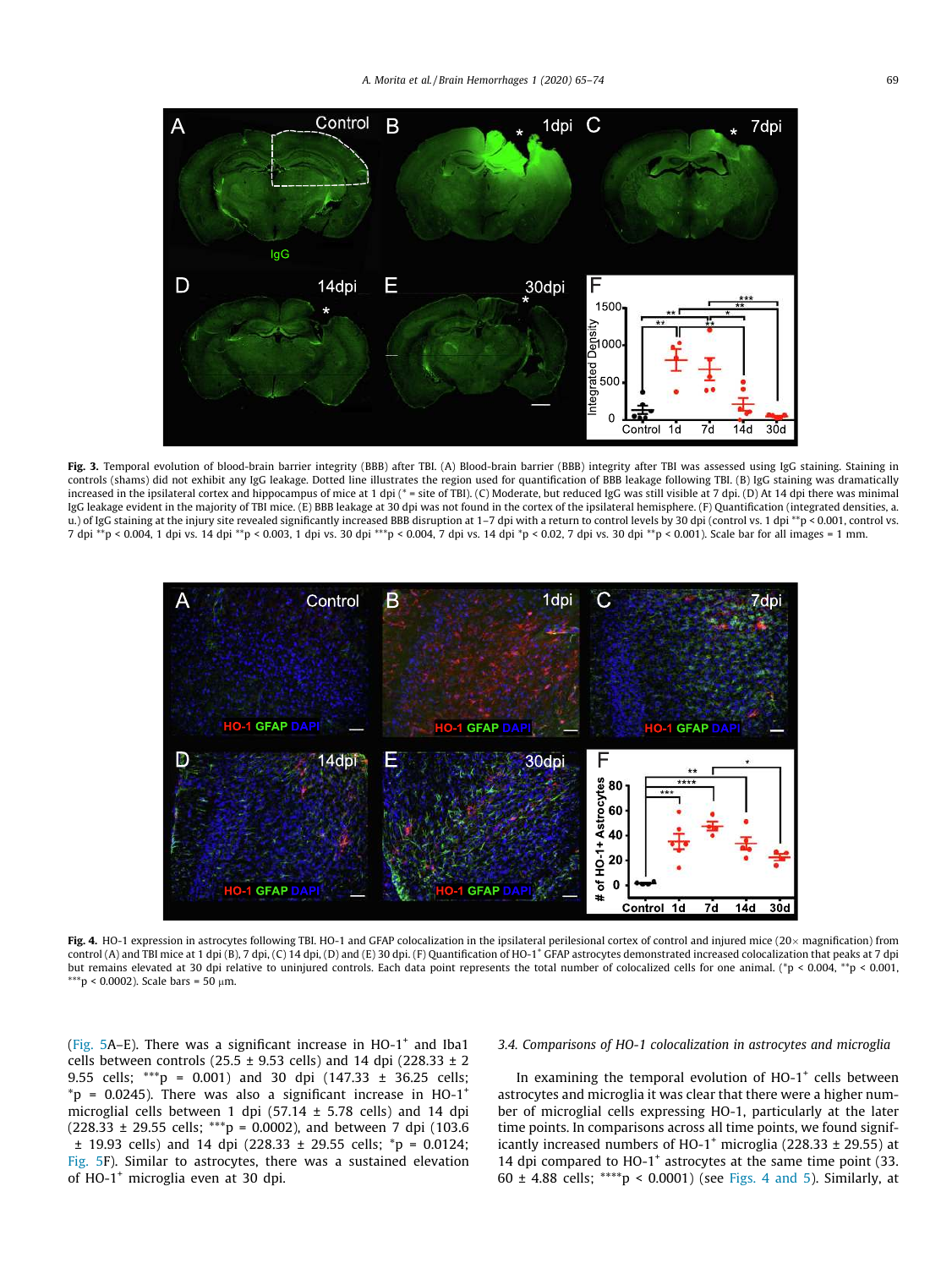

Fig. 5. HO-1 expression in microglia following TBI. Co-immunostaining for HO-1 and Iba1 in the ipsilateral perilesional cortex of control and injured mice. Photomicrographs of perilesional cortex adjacent to the lesion in control (A), 1 dpi (B), 7 dpi (C), 14 dpi (D), 30 dpi (E) mice following a moderate TBI. (F) Quantification of HO-1<sup>+</sup> and Iba1 colocalization identified that HO-1<sup>+</sup> microglia peak at 14 dpi and remain elevated at 30 dpi. Note that the number of HO-1<sup>+</sup> microglia never return to control levels. Each data point represents the total number of colocalized cells for one animal. (\*\*p < 0.01, \*\*\*p < 0.001, \*\*\*\*p < 0.0001). Scale bars = 50 µm.

30 dpi there were significantly increased numbers of HO-1<sup>+</sup> microglia (147.33  $\pm$  36.25 cells) relative to HO-1 $^+$  astrocytes (22.50  $\pm$  2.53 cells; \*\*\*\*p < 0.0001).

## *3.5. Morphological comparisons of HO-1 colocalization in astrocytes and microglia*

Astrocyte morphology is altered in mild to severe reactive astrogliosis. $51$  In severe injury, diffuse reactive astrogliosis results in pronounced hypertrophy of cell body and processes with crossing of neighboring astrocyte processes resulting in blurring and disruption of individual astrocyte domains.<sup>51</sup> Some astrocytes expressing HO-1 at 1 dpi appeared to be of the reactive subtype (Fig. 6A). At 7 dpi the astrocytes that colocalized HO-1 possessed thicker processes extending from more pronounced hypertrophic cell bodies which were still observed at 14 dpi (Fig. 6A). In microglia, HO-1 expression was found in round-shaped microglia with long processes at 1 dpi (Fig.  $6B$ ) but by 7 dpi HO-1<sup>+</sup> microglia appeared to be swollen with contracted processes, indicative of an ameboid morphology (Fig. 6B).

#### *3.6. Temporal aspects of HO-1 expression*

Comparison of the temporal evolution of  $HO-1^+$  astrocytes and microglia demonstrated that HO-1<sup>+</sup> microglia peaked at 14 dpi while astrocytic numbers were maximal at 7 dpi, with 27-fold increase above controls (Fig. 7A). The number of HO-1<sup>+</sup> astrocytes was reduced by 14 dpi but did not return to control levels by 30 dpi, where it remained elevated 13-fold more than controls. The number of microglia expressing HO-1 reached a 9-fold peak over controls at 14 dpi was still elevated and remained 6-fold over controls. This novel finding would suggest a sustained level of HO-1 expression in inflammatory microglial cells in perilesional tissues even at chronic periods after TBI.

The estimated percentage of  $HO-1^+$  GFAP<sup>+</sup> cells out of the total number of HO-1<sup>+</sup> cells in the experimental groups ranges from 7.65  $\pm$  4.82 % (controls) to a maximum of 25.08  $\pm$  11.89% at 14 dpi (Fig. 7B). The estimated percentage of HO-1<sup>+</sup> Iba1<sup>+</sup> cells out of the total number of HO-1<sup>+</sup> cells in the experimental groups

ranged from 23.35  $\pm$  2.90 % (1 dpi) to a maximum of 76.57  $\pm$  6.03 % at 14 dpi (Fig. 7B). Both the actual number of and the relative percentage HO-1<sup>+</sup> cells followed a virtually identical temporal pattern of expression after TBI within the perilesional cortex.

# 4. Discussion

HO-1 expression is increased in various types of acquired neurological injuries. In TBI there have been no reports of the quantitative distribution of HO-1<sup>+</sup> glial cells. While astrocytes and microglia are glial cells, they are distinct cells and express different levels of HO-1 over time. Astrocytes are derived from neural stem cells, which also give rise to neurons.<sup>5</sup> Microglia are derived from yolk sac macrophages that seed the brain during early development, and embryonic microglia grow and span the entire CNS until adulthood. $24$  We describe for the first time the temporal evolution of perilesional HO-1 expression in reactive astrocytes and microglia following a moderate TBI injury in adult male mice. We did not observe HO-1 in neurons, suggesting that it is not induced in this cellular population in response to TBI. However, we observed a high level of HO-1 expression in microglia that peaked at 14 dpi, but which remained elevated at 30 dpi compared to control levels. Astrocytic HO-1 expression was significantly lower than that of microglia, following a more gradual pattern of increases, peaking at 7 dpi and decreasing by 30 dpi. Notably, the HO-1 response in both astrocytes and microglia was still elevated (relative to controls) at 30 dpi consistent with the hypothesis of ongoing chronic inflammation after TBI. Our novel study is the first to quantitatively and temporally examine HO-1 in glial cells over the course of 30 days following TBI.

Our observation of virtually no HO-1 expression in neurons in our study and predominately in astrocytes and microglia is consistent with a previous study where Chang and colleagues performed CCI in HO-2 knockout mice.<sup>12</sup> They found that HO-2 was detected in neurons throughout the brain but HO-1 was detected only in glial cells. Other studies have on occasion described minimal HO-1 expression in neurons but not contributing greatly to overall HO activity. Liu and colleagues found HO-1 expression in neurons in the ipsilateral cortex after weight-drop induced-TBI in rats, but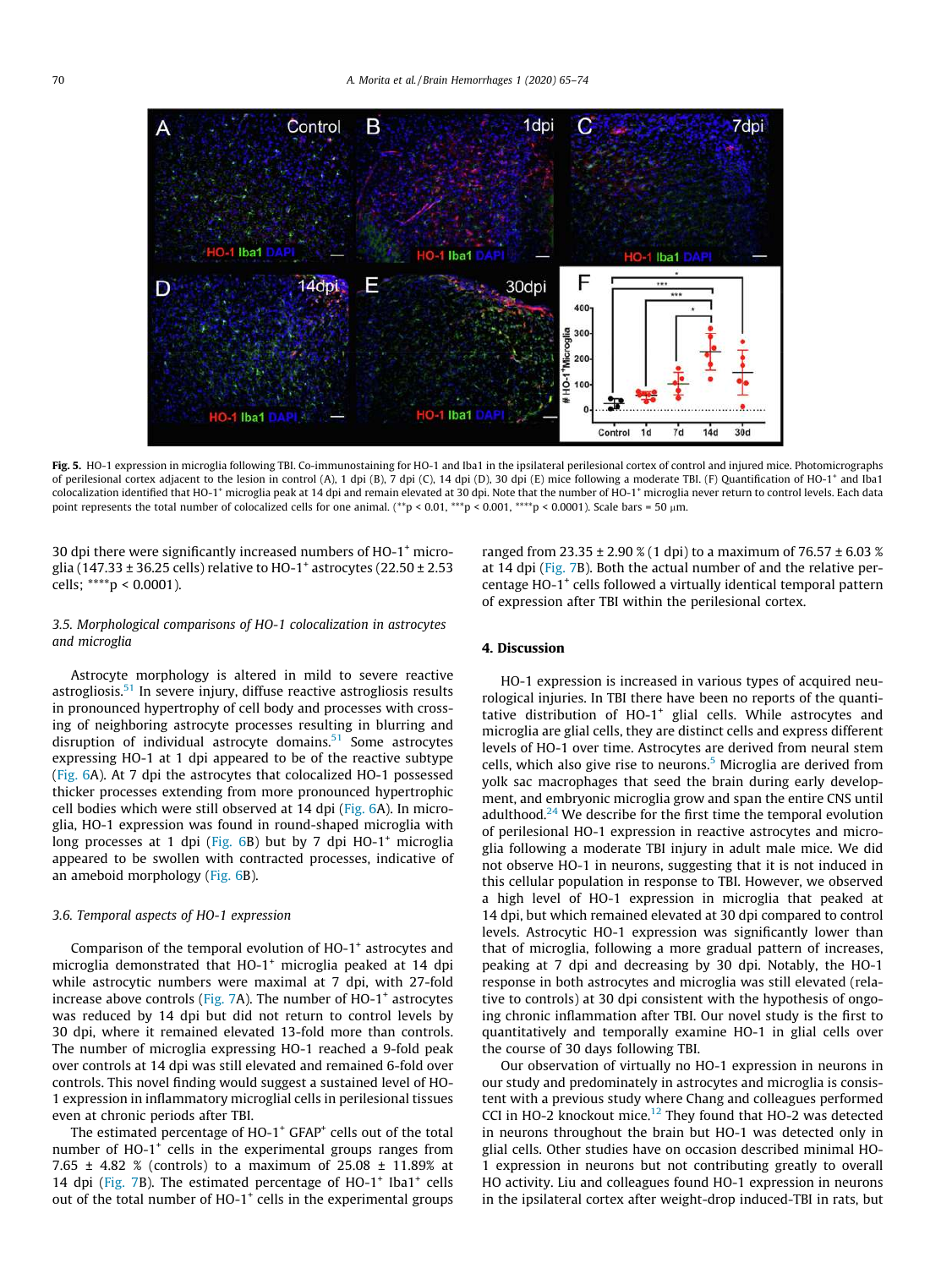

Fig. 6. Morphologic comparisons of HO-1<sup>+</sup> expressing cells. (A) Astrocytes expressing HO-1 appeared stellate in shape at 1 dpi which by 7 dpi expressed a hypertrophied morphology with thickened processes (see inset to right). The astrocytic hypertrophic appearance was still present at 14 dpi (see inset to right) but by 30 dpi astrocyte numbers were reduced and were more amoeboid in morphology. (B) Microglia expressing HO-1 at 14 dpi expressed an amoeboid morphology that were not observed at 30 dpi. Scale bar = 50  $\mu$ m; inset scale bar = 25  $\mu$ m.



Fig. 7. Temporal evolution of colocalization of HO-1 with glial cells. (A) Number of HO-1<sup>+</sup> astrocytes (solid blue line) and microglia (solid green line) in the perilesional cortex over time after moderate TBI, illustrating that HO-1<sup>+</sup> microglia peak at 14 dpi. However, both astrocytes and microglia have a sustained level of co-expression within the perilesional cortex. Lighter shaded lines indicate S.E.M. (B) The percentage of GFAP<sup>+</sup> (solid blue line) and Iba1<sup>+</sup> cells (solid green line) expressing HO-1 over the total number of HO-1<sup>+</sup> cells over time after TBI confirm a similar pattern of expression. Lighter shaded lines indicate S.E.M.

this level of expression was not significantly different compared to the contralateral cortex.<sup>36</sup> These findings, including our own, would suggest that HO-1 expression is predominantly restricted to glial cells after TBI. However, neuronal expression of HO-1 has been reported in primary cultures of ventral mesencephalon neurons after treatment with oxidative stress inducer mitochondria complex 1-methyl-4-phenylpyridinium where the authors noted that HO-1 expression was induced earlier in cultured astrocytes, hinting that it might be more efficiently expressed in glial cells than in neurons. $60$ 

HO-1 expression in the developing rat brain has been shown to change over time with widespread expression in multiple regions of the brain in P7 rats and intense in regions of myelinogenesis of white matter.<sup>8</sup> In adult rats, the expression profile was increased in areas such as hypothalamus and the dentate gyrus. HO-1 was detected in microglia-like cells and neurons in the cortex which decreased with age.<sup>8</sup> In our study we did not detect overt HO-1 staining in the cortex of adult uninjured animals (Figs. 4A and 5A). The expression of HO-1 in its role in neonatal or juvenile TBI has not been studied. Future work should investigate if there is a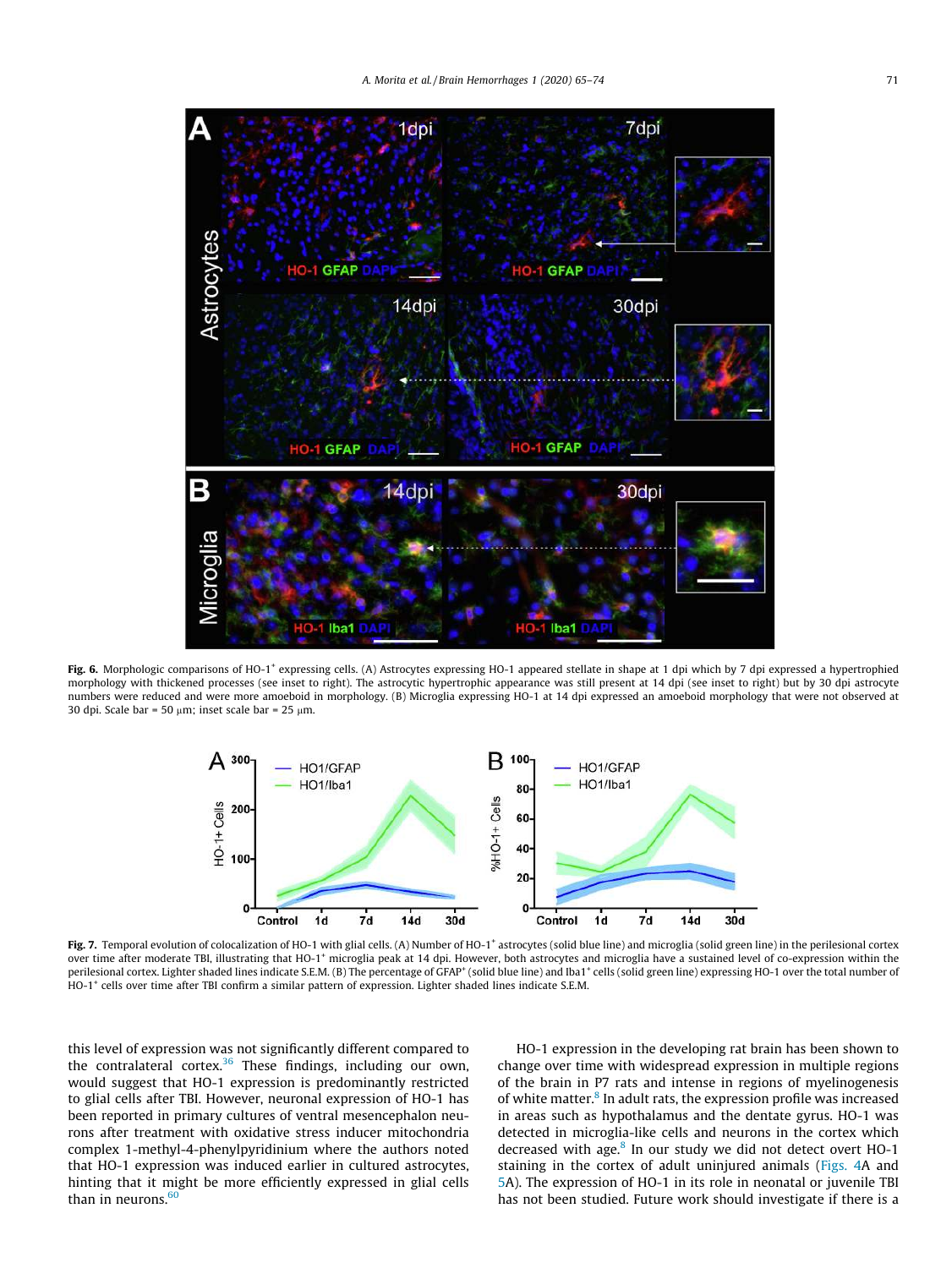difference in HO-1 expression in younger animals after TBI, and a potential area of interest could be myelin, which has been shown to be modified after juvenile TBL $^{31}$  Myelin basic protein has been reported to induce expression of HO-1 in human astroglial cells.<sup>10</sup>

The predominant expression of HO-1 in microglia is similar to those observed by Liu and colleagues<sup>36</sup> in a rat open-skull weight-drop induced-TBI model. They detected significantly increased HO-1<sup>+</sup> microglia in the cortex as early as 18 h postinjury and up through 96 h post-injury compared to controls. While we observed HO-1<sup>+</sup> microglia at 1 dpi the numbers of microglia expressing HO-1 only became significant at 14 dpi. However, surprisingly in contrast to our findings, Liu and colleagues did not detect GFAP<sup>+</sup> HO-1<sup>+</sup> cells in their study. We found that HO-1<sup>+</sup> astrocytes were observed early, but in general, HO-1 was expressed primarily in microglia following moderate TBI. HO-1 expression in microglia at 3 days after a fluid percussion injury in rats found that HO-1 is mainly expressed in astrocytes, $21$  which was confirmed in a lateral fluid percussion injury.<sup>59</sup> Differences between TBI models may highlight contrasting mechanisms of HO-1 expression and the level of subsequent inflammation. As, such, the model of injury should be taken into consideration when interpreting outcomes.

HO-1 expression in microglia has also been reported in other types of brain injury. Hyperosmotic opening of the BBB induced expression of HO-1 in astrocytes and microglia.<sup>48</sup> HO-1 expression in microglia/macrophages was detected 24 h after collagenaseinduced intracerebral hemorrhage in mice.<sup>56</sup> These studies combined with our own, clearly demonstrate that the function of microglial HO-1 after brain hemorrhage may act to prevent or limit neuronal death.

Schallner and colleagues demonstrated that deletion of HO-1 in microglia reduced erythrophagocytosis but increased neuronal apoptosis after subarachnoid hemorrhage.<sup>50</sup> Thus, hemorrhagic events as in TBI would advocate that HO-1 may have a similar function as that reported in intracerebral/subarachnoid hemorrhage, but additional studies need to be undertaken to definitively evaluate the role of HO-1<sup>+</sup> microglia after TBI.

In contrast to the late expression of microglia, we found that astrocytes expressed HO-1 as early as 1 dpi and continued through 30 dpi. In a cortical stab wound model, HO-1<sup>+</sup> astrocytes were observed as early as 12 h post-injury that declined by 3 dpi near the wound area in rats.<sup>18</sup> HO-1<sup>+</sup> astrocytes have also been observed after fluid percussion TBI $^{21}$  Recently, we reported sex differences in HO-1 expression in TBI where increased HO-1 expression was observed in the injured cortex in female mice at 1 dpi but not males.<sup>27</sup> Curiously, HO-1<sup>+</sup> astrocytes were not observed after weight drop injury in rats but this may reflect the relative severity of the injury. $36$  It is clear that the role of increased HO-1 expression in astrocytes remains to be clarified in TBI.

An interesting observation of our study was the time at which HO-1<sup>+</sup> expression in astrocytes (7 dpi) and in microglia (14 dpi) peaked. Previous CCI TBI studies have reported peak expression of GFAP and OX-42 (a microglia/macrophage marker) at 4 dpi $^{14}$ and in C57BL/6 mice astrogliosis peaked at 3 dpi. $55$  These findings, in combination with our results, would suggest that the level of HO-1 expression does not necessarily coincide with peak astrocyte or microglia activation in the injured cortex. Villapol and colleagues noted that the peak level of apoptosis in the perilesional cortex was 5 hours post-injury and this high level persisted through 3 dpi.<sup>55</sup> A cell culture study on mouse neurons overexpressing HO-1 found that increased levels of HO-1 resulted in decreased cell death when exposed to glutamate.<sup>13</sup> The physiological significance of temporal HO-1 expression patterns in astrocytes and microglia requires future study, particularly as it relates to the known inflammatory responses of these cells in TBI.

It is important to note that not all the  $HO-1^+$  cells expressed either GFAP or Iba1. The total number of colocalized cells (HO-1/ GFAP, HO-1/Iba1) only contributed to about 30% of the cells for the control animals, 33% of the total HO-1 $^+$  cells at 1 dpi and 49% at the 7 dpi within the perilesional cortex (Fig. 7B). The percentage of HO-1<sup>+</sup> glial cells increased to 87% at 14 dpi and slowly subsided to 70% at 30 dpi. GFAP is a marker for reactive astrocytes, but it has been shown that many mature astrocytes in healthy CNS tissue do not express detectable levels of GFAP.<sup>51</sup> Other potential astrocyte markers include S100ß or ALDHL1 (Aldehyde dehydrogenase 1 family, member L1). S100 $\beta$  has been described to be expressed in astrocytes, but has been shown in studies not to be astrocytespecific, staining oligodendrocytes and lymphocytes.<sup>52</sup> ALDHL1, has been described as an astrocyte specific marker, and has been shown to label more astrocytes than GFAP staining.<sup>11</sup> Future studies utilizing these additional astrocytic markers could enhance our understanding of whether non-reactive glial cells also express HO-1 in response to TBI. Endothelial cells are another cell type that may express HO-1 after TBI, as reported in cultured cerebral microvascular endothelial cells<sup>45</sup> and in endothelial cells after middle cerebral artery occlusion. $41$ 

Differences in TBI models and injury severity may underlie some of the reported differences between studies. In contrast to our own findings wherein we observed increased GFAP staining as early as 1 dpi (Fig. 2B), Villapol and colleagues did not observe any signs of astrogliosis at early time points following a milder form of TBI.<sup>55</sup> Chen and colleagues were able to detect expression of GFAP as early as 1 dpi using severe CCI model in rats.<sup>14</sup> In our model of moderate TBI, at 7 dpi we observed robust HO-1 expression in a subset of astrocytes (Fig. 4) with diminution over 30 dpi, but with HO-1<sup>+</sup> astrocytes present at later time points (Figs. 4 and 7). In our study, the elevation in HO-1<sup>+</sup> astrocytes and microglia appeared to be limited to the region around the necrotic lesion, similar to that of fluid percussion injury. $21$ 

There have been few studies examining molecular regulators of HO-1 expression after TBI. Park and colleagues found that Toll-like receptor 2 (TLR2) was necessary for glial cell activation and HO-1 expression in the stab wound injured mouse brain.<sup>46</sup> TLR2 knockout mice exhibited reduced HO-1 expression after injury as well as decreased astrocyte and microglial activation, suggesting TLR2 may be a mediator of glial activation and HO-1 expression after TBI. Expression of TLR2, TLR4, MyD88 and HSP70 were detected after an open-skull weight drop injury. $61$  Toll-like receptor signaling was also investigated after CCI by Krieg and colleagues where knock-out of TLR2 and TLR4 resulted in decreased contusion volume, increased interleukin (IL)-1 $\beta$ , and decreased IL-6 and HMGB1 (high mobility group box 1) compared to WT controls at early time points.<sup>29</sup> It would appear modulation of TLR signaling may be important in controlling HO-1 expression and possibly inflammation, but more long-term studies need to be done to establish a clear role in this signaling pathway after TBI.

There have been few studies investigating long-term expression of HO-1 after TBI. The first long-term study was done with human tissue, where HO-1 expression was prevalent as late as 6 months post injury.<sup>9</sup> Our results show that HO-1 is still expressed in astrocytes and microglia up to 30 days after CCI, which is in agreement with Chang and colleagues, where they detected HO-1 in microglia and astrocytes in areas next to the area of impact after using CCI in mice by 14 dpi.<sup>12</sup> The long-term presence of HO-1 in the brain after TBI play a significant role in TBI outcomes, possibly by modulating inflammation.

In conclusion, temporal HO-1 expression differs dramatically between astrocytes and microglia after TBI, highlighting the need to carefully assess these primary inflammatory cells in neurological injuries. Both  $HO-1^+$  microglia and  $HO-1^+$  astrocytes were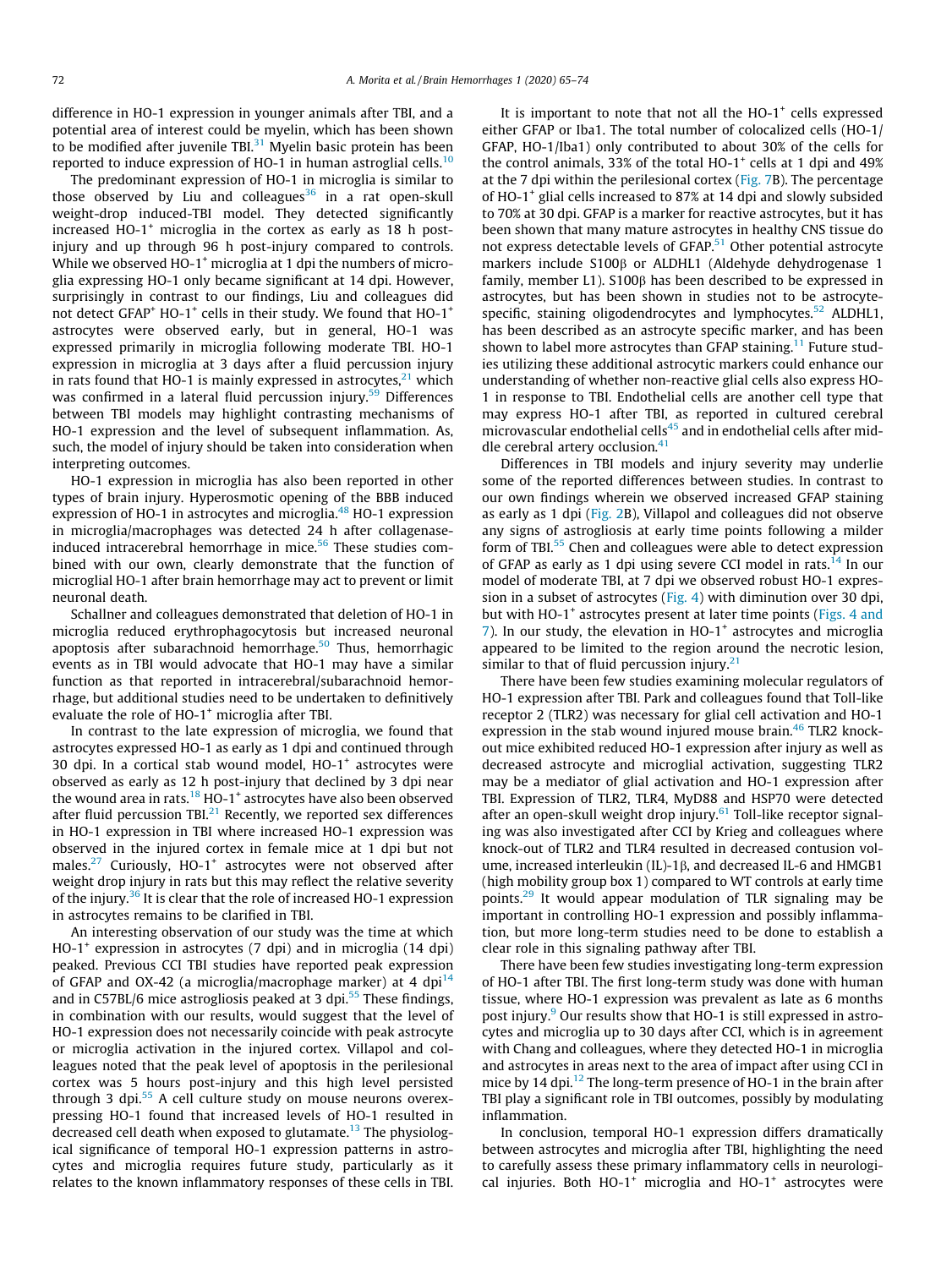observed early after TBI but as the injury matured there were significantly higher levels of HO-1<sup>+</sup> microglia. The maintained HO-1 expression in inflammatory cells may contribute to minimizing known microglial oxidative stress, as well as potentially limiting lesion expansion in response to cortical tissue injury in TBI. It remains to be determined if enhancing HO-1 expression in reactive astrocytes and microglia could promote an earlier and sustained morphological and functional recovery after TBI.

## Author contributions

AM, AJ, AO Designed research; AM, AJ, AS, EJ, MH Performed research; AM, AJ, AS, MH, EJ, YA, AO Analyzed data; AM, AJ, JT, JHZ, WJP, AO Contributed to and reviewed the manuscript.

#### 6. Declarations of interest

None.

## Funding

This research project was supported by the National Institute of Neurological Disorders and Stroke grant P01NS082184.

## References

- 1. Abraham NG, Junge JM, Drummond GS. Translational significance of heme oxygenase in obesity and metabolic syndrome. *Trends Pharmacol Sci*. 2016;37:17–36.
- 2. Alam J, Den Z. Distal AP-1 binding sites mediate basal level enhancement and TPA induction of the mouse heme oxygenase-1 gene. *J Biol Chem*. 1992;267:21894–21900.
- 3. Alam J, Shibahara S, Smith A. Transcriptional activation of the heme oxygenase gene by heme and cadmium in mouse hepatoma cells. *J Biol Chem*. 1989;264:6371–6375.
- 4. Alam J, Stewart D, Touchard C, Boinapally S, Choi AM, Cook JL. Nrf2, a Cap'n'Collar transcription factor, regulates induction of the heme oxygenase-1 gene. *J Biol Chem*. 1999;274:26071–26078.
- 5. Alvarez-Buylla A, Garcia-Verdugo JM, Tramontin AD. A unified hypothesis on the lineage of neural stem cells. *Nat Rev Neurosci*. 2001;2:287–293.
- 6. Balla J, Jacob HS, Balla G, Nath K, Eaton JW, Vercellotti GM. Endothelial-cell heme uptake from heme proteins: induction of sensitization and desensitization to oxidant damage. *PNAS*. 1993;90:9285–9289.
- 7. Berger SP, Hunger M, Yard BA, Schnuelle P, Van Der Woude FJ. Dopamine induces the expression of heme oxygenase-1 by human endothelial cells in vitro. *Kidney Int*. 2000;58:2314–2319.
- 8. Bergeron M, Ferriero DM, Sharp FR. Developmental expression of heme oxygenase-1 (HSP32) in rat brain: an immunocytochemical study. *Brain Res Dev Brain Res*. 1998;105:181–194.
- 9. Beschorner R, Adjodah D, Schwab JM, et al. Long-term expression of heme oxygenase-1 (HO-1, HSP-32) following focal cerebral infarctions and traumatic brain injury in humans. *Acta Neuropathol*. 2000;100:377–384.
- 10. Businaro R, Fabrizi C, Caronti B, Calderaro C, Fumagalli L, Lauro GM. Myelin basic protein induces heme oxygenase-1 in human astroglial cells. *Glia*. 2002;37:83–88.
- 11. Cahoy JD, Emery B, Kaushal A, et al. A transcriptome database for astrocytes, neurons, and oligodendrocytes: a new resource for understanding brain development and function. *J Neurosci*. 2008;28:264–278.
- 12. Chang EF, Wong RJ, Vreman HJ, et al. Heme oxygenase-2 protects against lipid peroxidation-mediated cell loss and impaired motor recovery after traumatic brain injury. *J Neurosci*. 2003;23:3689–3696.
- 13. Chen K, Gunter K, Maines MD. Neurons overexpressing heme oxygenase-1 resist oxidative stress-mediated cell death. *J Neurochem*. 2000;75:304–313.
- 14. Chen S, Pickard JD, Harris NG. Time course of cellular pathology after controlled cortical impact injury. *Exp Neurol*. 2003;182:87–102.
- 15. Coronado VG, McGuire LC, Sarmiento K, et al. Trends in Traumatic Brain Injury in the U.S. and the public health response: 1995–2009. *J Saf Res*. 2012;43:299–307.
- 16. Cousar JL, Lai Y, Marco CD, et al. Heme oxygenase 1 in cerebrospinal fluid from infants and children after severe traumatic brain injury. *Dev Neurosci*. 2006;28:342–347.
- 17. Dwyer BE, Nishimura RN, Lu SY. Differential expression of heme oxygenase-1 in cultured cortical neurons and astrocytes determined by the aid of a new heme oxygenase antibody. Response to oxidative stress. *Brain Res Mol Brain Res*. 1995;30:37–47.
- 18. Dwyer BE, Nishimura RN, Lu SY, Alcaraz A. Transient induction of heme oxygenase after cortical stab wound injury. *Brain Res Mol Brain Res*. 1996;38:251–259.
- 19. Ewing JF, Maines MD. Rapid induction of heme oxygenase 1 mRNA and protein by hyperthermia in rat brain: heme oxygenase 2 is not a heat shock protein. *PNAS*. 1991;88:5364–5368.
- 20. Fukuda K, Panter SS, Sharp FR, Noble LJ. Induction of heme oxygenase-1 (HO-1) after traumatic brain injury in the rat. *Neurosci Lett*. 1995;199:127–130.
- 21. Fukuda K, Richmon JD, Sato M, Sharp FR, Panter SS, Noble LJ. Induction of heme oxygenase-1 (HO-1) in glia after traumatic brain injury. *Brain Res*. 1996;736:68–75.
- 22. Gaasch JA, Lockman PR, Geldenhuys WJ, Allen DD, Van der Schyf CJ. Brain iron toxicity: differential responses of astrocytes, neurons, and endothelial cells. *Neurochem Res*. 2007;32:1196–1208.
- 23. Gardner AJ, Zafonte R. Neuroepidemiology of traumatic brain injury. *Handb Clin Neurol*. 2016;138:207–223.
- 24. Ginhoux F, Lim S, Hoeffel G, Low D, Huber T. Origin and differentiation of microglia. *Front Cell Neurosci*. 2013;7:45.
- 25. Giza CC, Hovda DA. The new neurometabolic cascade of concussion. *Neurosurgery*. 2014;75:S24–S33.
- 26. Ham D, Schipper HM. Heme oxygenase-1 induction and mitochondrial iron sequestration in astroglia exposed to amyloid peptides. *Cell Mol Biol*. 2000;46:587–596.
- 27. Jullienne A, Salehi A, Affeldt B, et al. Male and female mice exhibit divergent responses of the cortical vasculature to traumatic brain injury. *J Neurotrauma*. 2018;35:1646–1658.
- 28. Kitamuro T, Takahashi K, Ogawa K, et al. Bach1 functions as a hypoxiainducible repressor for the heme oxygenase-1 gene in human cells. *J Biol Chem*. 2003;278:9125–9133.
- 29. Krieg SM, Voigt F, Knuefermann P, Kirschning CJ, Plesnila N, Ringel F. Decreased secondary lesion growth and attenuated immune response after traumatic brain injury in Tlr2/4(-/-) mice. *Front Neurol*. 2017;8:455.
- 30. Langlois JA, Rutland-Brown W, Wald MM. The epidemiology and impact of traumatic brain injury: a brief overview. *J Head Trauma Rehabil*. 2006;21:375–378.
- 31. Lee JB, Affeldt BM, Gamboa Y, et al. Repeated pediatric concussions evoke longterm oligodendrocyte and white matter microstructural dysregulation distant from the injury. *Dev Neurosci*. 2018;40:358–375. https://doi.org/10.1159/ 000494134.
- 32. Lee PJ, Jiang BH, Chin BY, et al. Hypoxia-inducible factor-1 mediates transcriptional activation of the heme oxygenase-1 gene in response to hypoxia. *J Biol Chem*. 1997;272:5375–5381.
- 33. Li Volti G, Wang J, Traganos F, Kappas A, Abraham NG. Differential effect of heme oxygenase-1 in endothelial and smooth muscle cell cycle progression. *Biochem Biophys Res Commun*. 2002;296:1077–1082.
- 34. Li Volti G, Ientile R, Abraham NG, et al. Immunocytochemical localization and expression of heme oxygenase-1 in primary astroglial cell cultures during differentiation: effect of glutamate. *Biochem Biophys Res Commun*. 2004;315:517–524.
- 35. Lin Q, Weis S, Yang G, et al. Heme oxygenase-1 protein localizes to the nucleus and activates transcription factors important in oxidative stress. *J Biol Chem*. 2007;282:20621–20633.
- 36. Liu Y, Zhang Z, Luo B, Schluesener HJ, Zhang Z. Lesional accumulation of heme oxygenase-1+ microglia/macrophages in rat traumatic brain injury. *NeuroReport*. 2013;24:281–286.
- 37. Mannaioni PF, Vannacci A, Masini E. Carbon monoxide: the bad and the good side of the coin, from neuronal death to anti-inflammatory activity. *Inflammation Res: Off J Eur Histamine Res Soc [et al]*. 2006;55:261–273.
- 38. Matsuoka Y, Kitamura Y, Okazaki M, et al. Kainic acid induction of heme oxygenase in vivo and in vitro. *Neuroscience*. 1998;85:1223–1233.
- 39. McCoubrey Jr WK, Huang TJ, Maines MD. Isolation and characterization of a cDNA from the rat brain that encodes hemoprotein heme oxygenase-3. *Eur J Biochem*. 1997;247:725–732.
- 40. Naidu S, Wijayanti N, Santoso S, Kietzmann T, Immenschuh S. An atypical NFkappa B-regulated pathway mediates phorbol ester-dependent heme oxygenase-1 gene activation in monocytes. *J Immunol*. 2008;181:4113–4123.
- 41. Nimura T, Weinstein PR, Massa SM, Panter S, Sharp FR. Heme oxygenase-1 (HO-1) protein induction in rat brain following focal ischemia. *Brain Res Mol Brain Res*. 1996;37:201–208.
- 42. Orihara Y, Tsuda R, Ikematsu K, Nakasono I, Ogata M. Immunohistochemical study on the induction of heme oxygenase-1 by traumatic brain injury. *Leg Med*. 2003;5:S278–S279.
- 43. Otterbein LE, Bach FH, Alam J, et al. Carbon monoxide has anti-inflammatory effects involving the mitogen-activated protein kinase pathway. *Nat Med*. 2000;6:422–428.
- 44. Ozen M, Zhao H, Lewis DB, Wong RJ, Stevenson DK. Heme oxygenase and the immune system in normal and pathological pregnancies. *Front Pharmacol*.  $2015:6:84$
- 45. Parfenova H, Basuroy S, Bhattacharya S, et al. Glutamate induces oxidative stress and apoptosis in cerebral vascular endothelial cells: contributions of HO-1 and HO-2 to cytoprotection. *Am J Physiol Cell Physiol*. 2006;290:C1399–C1410.
- 46. Park C, Cho IH, Kim D, et al. Toll-like receptor 2 contributes to glial cell activation and heme oxygenase-1 expression in traumatic brain injury. *Neurosci Lett*. 2008;431:123–128.
- 47. Puntambekar SS, Saber M, Lamb BT, Kokiko-Cochran ON. Cellular players that shape evolving pathology and neurodegeneration following traumatic brain injury. *Brain Behav Immun*. 2018;71:9–17.
- 48. Richmon JD, Fukuda K, Maida N, et al. Induction of heme oxygenase-1 after hyperosmotic opening of the blood-brain barrier. *Brain Res*. 1998;780:108–118.